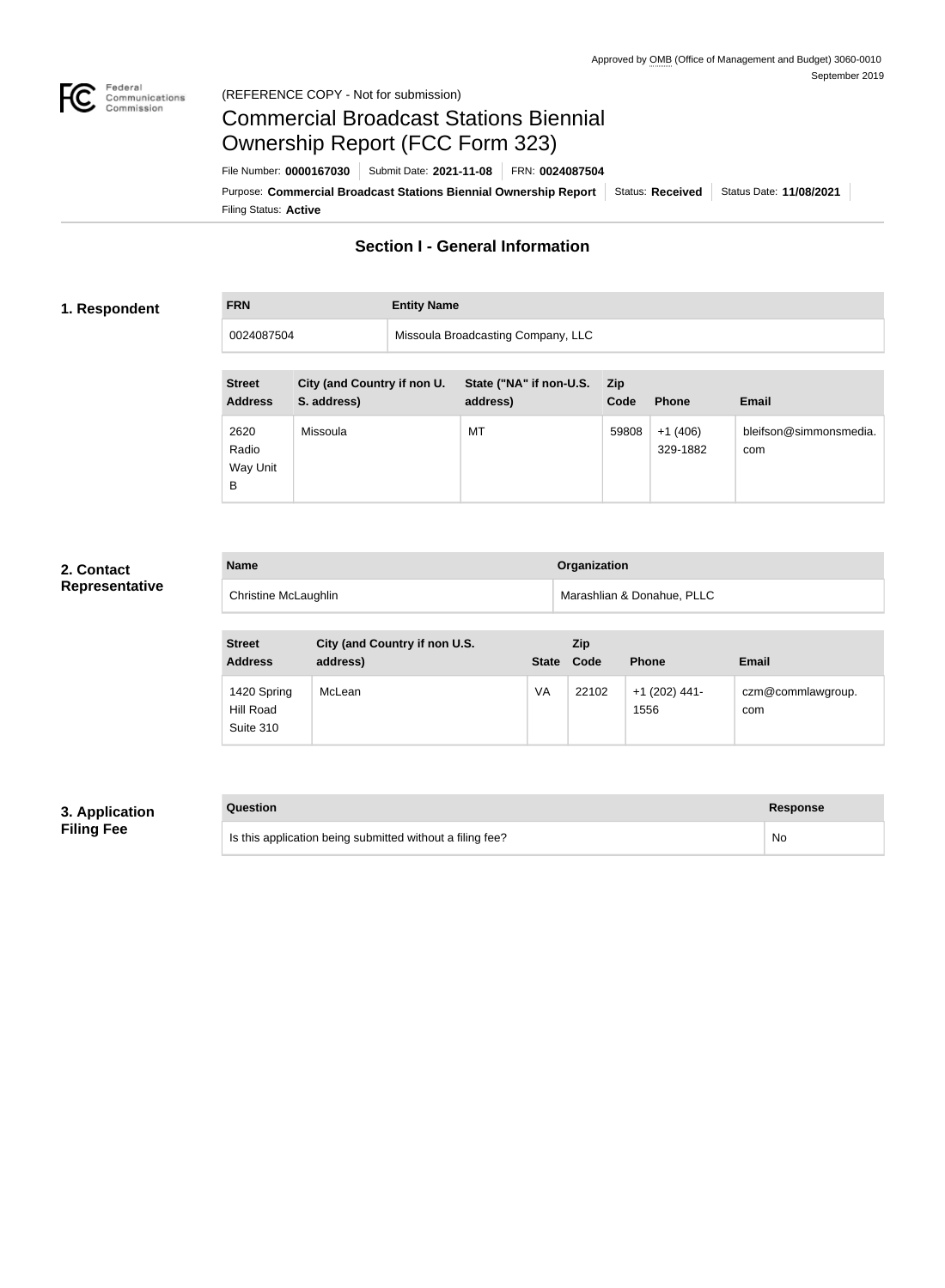| <b>Fees</b> | <b>Application Type</b> | <b>Form Number</b> | <b>Fee Code</b> | Quantity | <b>Fee Amount</b> | <b>Subtotal</b> |
|-------------|-------------------------|--------------------|-----------------|----------|-------------------|-----------------|
|             | Biennial                | Form 323           | <b>MAR</b>      | ◠<br>ັ   | 85                | \$255.00        |
|             |                         |                    |                 |          | Total             | \$255.00        |

# **4. Nature of Respondent**

| (a) Provide the following information about the Respondent: |                           |  |  |
|-------------------------------------------------------------|---------------------------|--|--|
| <b>Relationship to stations/permits</b>                     | Licensee                  |  |  |
| <b>Nature of Respondent</b>                                 | Limited liability company |  |  |

**(b) Provide the following information about this report:**

| <b>Purpose</b> | Biennial                                                                                                                                                                               |
|----------------|----------------------------------------------------------------------------------------------------------------------------------------------------------------------------------------|
| "As of" date   | 10/01/2021                                                                                                                                                                             |
|                | When filing a biennial ownership report or validating<br>and resubmitting a prior biennial ownership report, this<br>date must be Oct. 1 of the year in which this report is<br>filed. |

### **5. Licensee(s) and Station(s)**

### **Respondent is filing this report to cover the following Licensee(s) and station(s):**

| Licensee/Permittee Name            | <b>FRN</b> |
|------------------------------------|------------|
| Missoula Broadcasting Company, LLC | 0024087504 |

| Fac. ID No. | <b>Call Sign</b> | <b>City</b>         | <b>State</b> | <b>Service</b> |
|-------------|------------------|---------------------|--------------|----------------|
| 146254      | <b>K287AW</b>    | <b>HAMILTON</b>     | MT           | <b>FX</b>      |
| 149672      | <b>K275BS</b>    | <b>MISSOULA</b>     | MT           | <b>FX</b>      |
| 162324      | <b>KDTR</b>      | <b>FLORENCE</b>     | MT           | <b>FM</b>      |
| 162326      | <b>KYJK</b>      | <b>MISSOULA</b>     | MT           | FM             |
| 162327      | <b>KKVU</b>      | <b>STEVENSVILLE</b> | MT           | FM             |

# **Section II – Biennial Ownership Information**

### **1. 47 C.F.R. Section 73.3613 and Other Documents**

Licensee Respondents that hold authorizations for one or more full power television, AM, and/or FM stations should list all contracts and other instruments set forth in 47 C.F.R. Section 73.3613(a) through (c) for the facility or facilities listed on this report. In addition, attributable Local Marketing Agreements (LMAs) and attributable Joint Sales Agreements (JSAs) must be disclosed by the licensee of the brokering station on its ownership report. If the agreement is an attributable LMA, an attributable JSA, or a network affiliation agreement, check the appropriate box. Otherwise, select "Other." Non-Licensee Respondents, as well as Licensee Respondents that only hold authorizations for Class A television and/or low power television stations, should select "Not Applicable" in response to this question.

| <b>Document Information</b>           |                                                                       |  |
|---------------------------------------|-----------------------------------------------------------------------|--|
| Description of contract or instrument | Amended and Restated Limited Liability Company Operating<br>Agreement |  |
| Parties to contract or instrument     | Missoula Broadcasting Company, LLC                                    |  |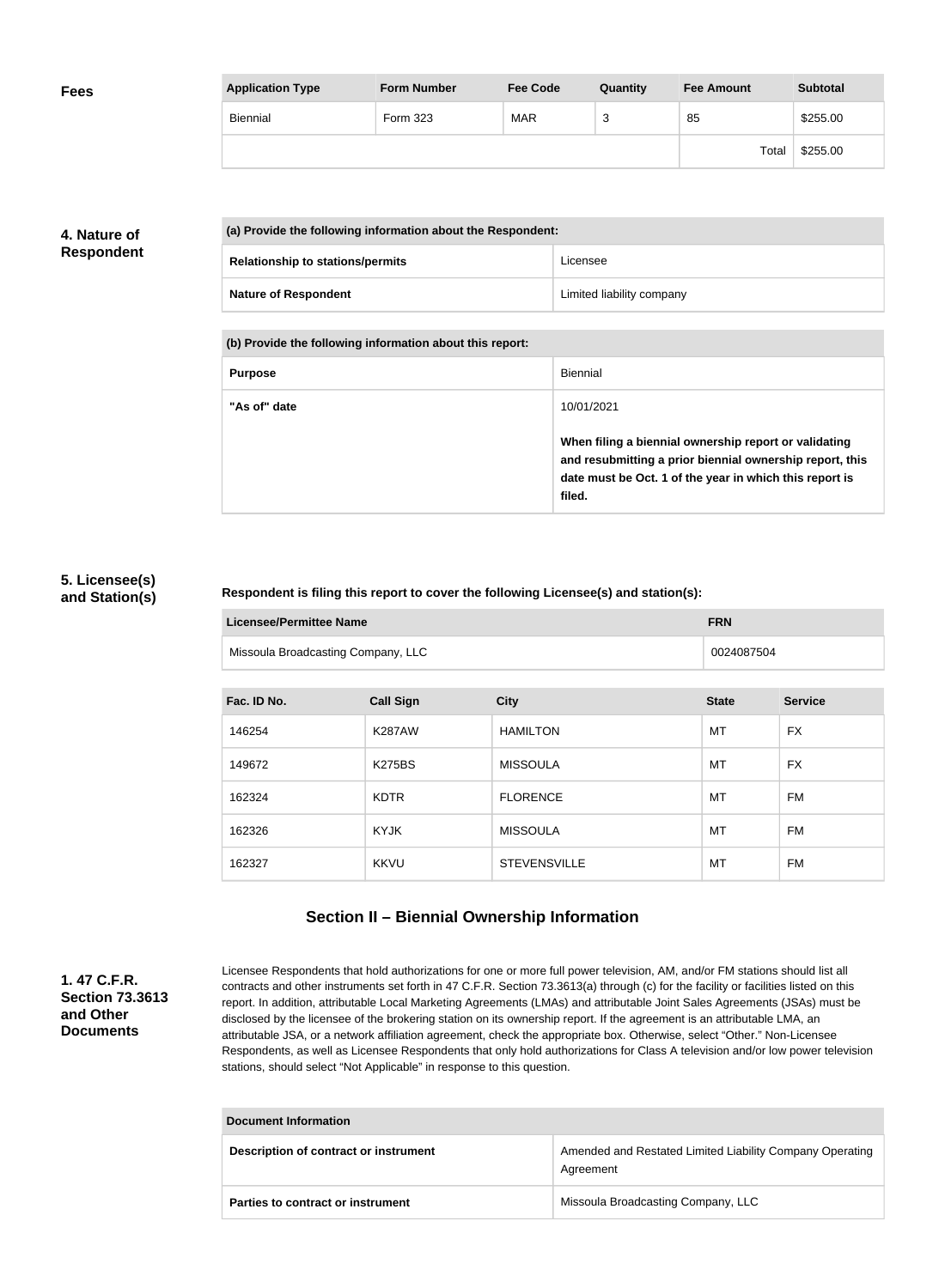| Date of execution                               | 05/2020                                                 |
|-------------------------------------------------|---------------------------------------------------------|
| Date of expiration                              | No expiration date                                      |
| <b>Agreement type</b><br>(check all that apply) | Other<br><b>Agreement Type: Organizational document</b> |

| Document Information                            |                                                         |  |  |
|-------------------------------------------------|---------------------------------------------------------|--|--|
| Description of contract or instrument           | Articles of Organization                                |  |  |
| Parties to contract or instrument               | Missoula Broadcasting Company, LLC; State of Montana    |  |  |
| Date of execution                               | 10/2014                                                 |  |  |
| Date of expiration                              | No expiration date                                      |  |  |
| <b>Agreement type</b><br>(check all that apply) | Other<br><b>Agreement Type: Organizational document</b> |  |  |

#### **Document Information**

| Description of contract or instrument           | LLC Interest Subscription Agreement                  |
|-------------------------------------------------|------------------------------------------------------|
| Parties to contract or instrument               | Missoula Broadcasting Company, LLC; Brewster, Inc.   |
| Date of execution                               | 05/2020                                              |
| Date of expiration                              | No expiration date                                   |
| <b>Agreement type</b><br>(check all that apply) | Other<br><b>Agreement Type: Membership agreement</b> |

#### **Document Information**

| Description of contract or instrument           | <b>LLC Interest Subscription Agreement</b>                        |
|-------------------------------------------------|-------------------------------------------------------------------|
| Parties to contract or instrument               | Missoula Broadcasting Company, LLC; David E. Simmons<br>201 Trust |
| Date of execution                               | 05/2020                                                           |
| Date of expiration                              | No expiration date                                                |
| <b>Agreement type</b><br>(check all that apply) | Other<br>Agreement Type: Membership agreement                     |

#### **Document Information**

| Description of contract or instrument           | Assignment of Membership Interest in Missoula<br>Broadcasting Company, LLC |
|-------------------------------------------------|----------------------------------------------------------------------------|
| Parties to contract or instrument               | Missoula Broadcasting Company, LLC and 42V, LLC                            |
| Date of execution                               | 06/2020                                                                    |
| Date of expiration                              | No expiration date                                                         |
| <b>Agreement type</b><br>(check all that apply) | Other<br><b>Agreement Type: Membership Agreement</b>                       |

### **Document Information**

| Description of contract or instrument | Resolution by the Members of Missoula Broadcasting |  |
|---------------------------------------|----------------------------------------------------|--|
|                                       | Company, LLC                                       |  |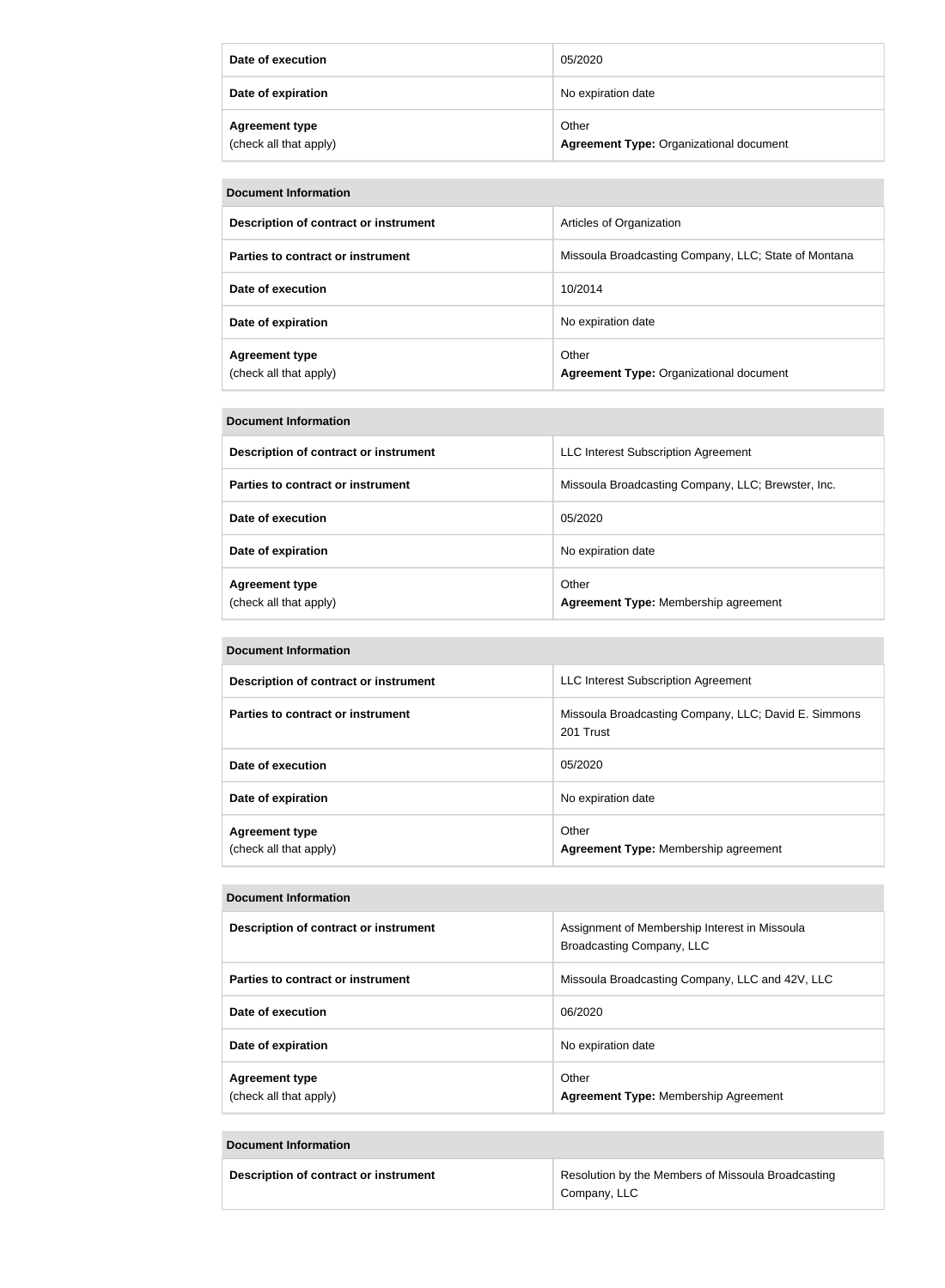| Parties to contract or instrument               | Missoula Broadcasting Company, LLC, Brewster Inc,<br>Laurence E. Simmons 201 Trust, Harris H. Simmons 201<br>Trust, David E. Simmons 201 Trust, 42V, LLC |
|-------------------------------------------------|----------------------------------------------------------------------------------------------------------------------------------------------------------|
| Date of execution                               | 09/2020                                                                                                                                                  |
| Date of expiration                              | No expiration date                                                                                                                                       |
| <b>Agreement type</b><br>(check all that apply) | Other<br><b>Agreement Type: Membership Agreement</b>                                                                                                     |

### **2. Ownership Interests**

**(a)** Ownership Interests. This Question requires Respondents to enter detailed information about ownership interests by generating a series of subforms. Answer each question on each subform. The first subform listing should be for the Respondent itself. If the Respondent is not a natural person, also list each of the officers, directors, stockholders, non-insulated partners, non-insulated members, and any other persons or entities with a direct attributable interest in the Respondent pursuant to the standards set forth in 47 C.F.R. Section 73.3555. (A "direct" interest is one that is not held through any intervening companies or entities.) List each interest holder with a direct attributable interest in the Respondent separately.

Leave the percentage of total assets (Equity Debt Plus) field blank for an interest holder unless that interest holder has an attributable interest in the Respondent solely on the basis of the Commission's Equity Debt Plus attribution standard, 47 C.F.R. Section 73.3555, Note 2(i).

In the case of vertical or indirect ownership structures, list only those interests in the Respondent that also represent an attributable interest in the Licensee(s) for which the report is being submitted.

Entities that are part of an organizational structure that includes holding companies or other forms of indirect ownership must file separate ownership reports. In such a structure do not report, or file a separate report for, any interest holder that does not have an attributable interest in the Licensee(s) for which the report is being submitted.

Please see the Instructions for further detail concerning interests that must be reported in response to this question.

The Respondent must provide an FCC Registration Number for each interest holder reported in response to this question. Please see the Instructions for detailed information and guidance concerning this requirement.

| Uwil <del>c</del> i ship information                                          |                                                         |                       |                            |
|-------------------------------------------------------------------------------|---------------------------------------------------------|-----------------------|----------------------------|
| <b>FRN</b>                                                                    | 0024087504                                              |                       |                            |
| <b>Entity Name</b>                                                            | Missoula Broadcasting Company, LLC                      |                       |                            |
| <b>Address</b>                                                                | PO Box                                                  |                       |                            |
|                                                                               | <b>Street 1</b>                                         | 2620 Radio Way Unit B |                            |
|                                                                               | <b>Street 2</b>                                         |                       |                            |
|                                                                               | <b>City</b>                                             | Missoula              |                            |
|                                                                               | State ("NA" if non-U.S.<br>address)                     | MT                    |                            |
|                                                                               | <b>Zip/Postal Code</b>                                  | 59808                 |                            |
|                                                                               | Country (if non-U.S.<br>address)                        | <b>United States</b>  |                            |
| <b>Listing Type</b>                                                           | Respondent                                              |                       |                            |
| <b>Positional Interests</b><br>(check all that apply)                         | Respondent                                              |                       |                            |
| <b>Tribal Nation or Tribal</b><br><b>Entity</b>                               | Interest holder is not a Tribal nation or Tribal entity |                       |                            |
| <b>Interest Percentages</b><br>(enter percentage values<br>from 0.0 to 100.0) | Voting                                                  | 0.0%                  | <b>Jointly Held?</b><br>No |
|                                                                               | <b>Equity</b>                                           | 0.0%                  |                            |
|                                                                               |                                                         |                       |                            |

**Ownership Information**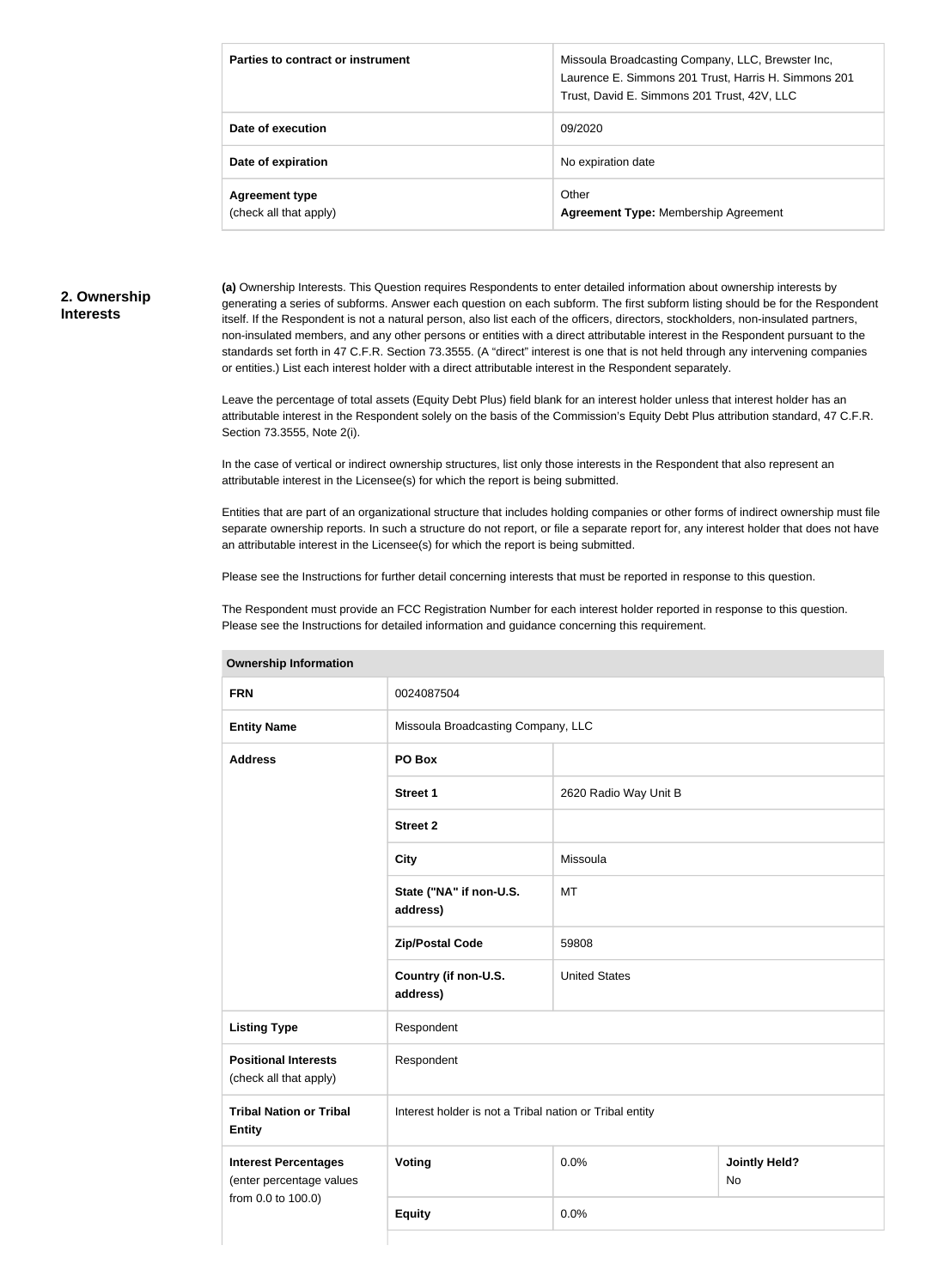|                                                                                      | <b>Total assets (Equity Debt</b><br>Plus) | $0.0\%$ |  |
|--------------------------------------------------------------------------------------|-------------------------------------------|---------|--|
| Does interest holder have an attributable interest in one or more broadcast stations |                                           | No      |  |

**that do not appear on this report?**

| <b>Ownership Information</b>                                                               |                                                         |                                     |  |  |
|--------------------------------------------------------------------------------------------|---------------------------------------------------------|-------------------------------------|--|--|
| <b>FRN</b>                                                                                 | 0029040482                                              |                                     |  |  |
| <b>Entity Name</b>                                                                         | Brewster, INC.                                          |                                     |  |  |
| <b>Address</b>                                                                             | PO Box                                                  |                                     |  |  |
|                                                                                            | <b>Street 1</b>                                         | 357 Krim Street                     |  |  |
|                                                                                            | <b>Street 2</b>                                         |                                     |  |  |
|                                                                                            | <b>City</b>                                             | Missoula                            |  |  |
|                                                                                            | State ("NA" if non-U.S.<br>address)                     | MT                                  |  |  |
|                                                                                            | <b>Zip/Postal Code</b>                                  | 59804                               |  |  |
|                                                                                            | Country (if non-U.S.<br>address)                        | <b>United States</b>                |  |  |
| <b>Listing Type</b>                                                                        | Other Interest Holder                                   |                                     |  |  |
| <b>Positional Interests</b><br>(check all that apply)                                      | LC/LLC/PLLC Member                                      |                                     |  |  |
| <b>Tribal Nation or Tribal</b><br><b>Entity</b>                                            | Interest holder is not a Tribal nation or Tribal entity |                                     |  |  |
| <b>Interest Percentages</b><br>(enter percentage values<br>from 0.0 to 100.0)              | Voting                                                  | 19.2%<br><b>Jointly Held?</b><br>No |  |  |
|                                                                                            | <b>Equity</b>                                           | 19.2%                               |  |  |
|                                                                                            | <b>Total assets (Equity Debt</b><br>Plus)               | 19.2%                               |  |  |
| Does interest holder have an attributable interest in one or more broadcast stations<br>No |                                                         |                                     |  |  |

**that do not appear on this report?**

| <b>Ownership Information</b> |                                     |                      |
|------------------------------|-------------------------------------|----------------------|
| <b>FRN</b>                   | 0019335173                          |                      |
| <b>Entity Name</b>           | David E. Simmons 201 Trust          |                      |
| <b>Address</b>               | PO Box                              |                      |
|                              | <b>Street 1</b>                     | 101 S. 200 East      |
|                              | <b>Street 2</b>                     | Suite 100            |
|                              | <b>City</b>                         | Salt Lake City       |
|                              | State ("NA" if non-U.S.<br>address) | UT                   |
|                              | <b>Zip/Postal Code</b>              | 84111                |
|                              | Country (if non-U.S.<br>address)    | <b>United States</b> |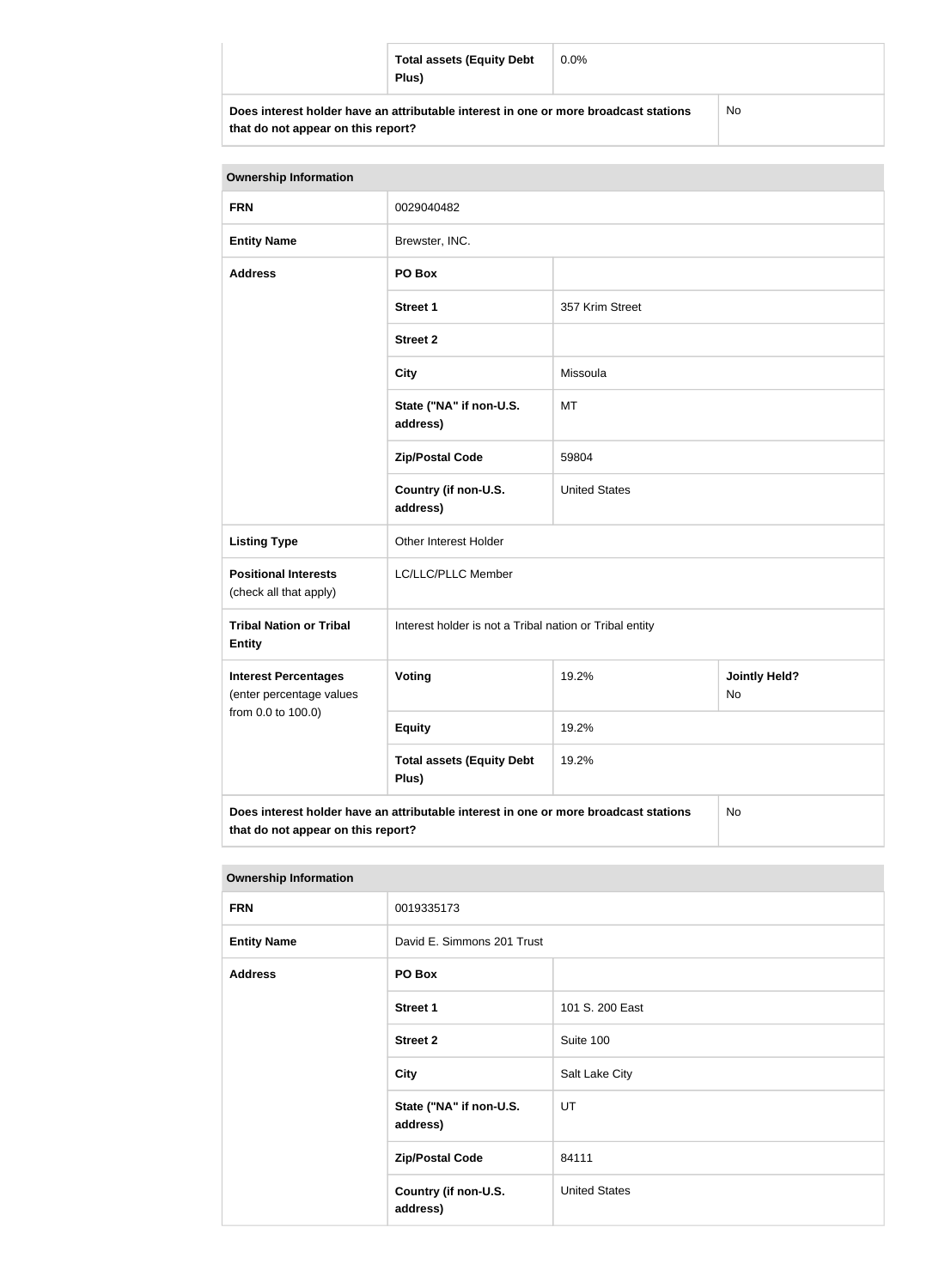| <b>Listing Type</b>                                                                                                        | Other Interest Holder                                   |           |                             |
|----------------------------------------------------------------------------------------------------------------------------|---------------------------------------------------------|-----------|-----------------------------|
| <b>Positional Interests</b><br>(check all that apply)                                                                      | LC/LLC/PLLC Member                                      |           |                             |
| <b>Tribal Nation or Tribal</b><br><b>Entity</b>                                                                            | Interest holder is not a Tribal nation or Tribal entity |           |                             |
| <b>Interest Percentages</b><br>(enter percentage values<br>from 0.0 to 100.0)                                              | Voting                                                  | 31.1%     | <b>Jointly Held?</b><br>No. |
|                                                                                                                            | <b>Equity</b>                                           | 31.1%     |                             |
|                                                                                                                            | <b>Total assets (Equity Debt</b><br>Plus)               | 31.1%     |                             |
| Does interest holder have an attributable interest in one or more broadcast stations<br>that do not appear on this report? |                                                         | <b>No</b> |                             |

| <b>Ownership Information</b>                                                                                                     |                                                         |                                             |                            |
|----------------------------------------------------------------------------------------------------------------------------------|---------------------------------------------------------|---------------------------------------------|----------------------------|
| <b>FRN</b>                                                                                                                       | 0019335231                                              |                                             |                            |
| <b>Entity Name</b>                                                                                                               | Laurence E. Simmons 201 Trust                           |                                             |                            |
| <b>Address</b>                                                                                                                   | PO Box                                                  |                                             |                            |
|                                                                                                                                  | <b>Street 1</b>                                         | c/o Hunton Andrews Kurth LLP 600 Travis St. |                            |
|                                                                                                                                  | <b>Street 2</b>                                         | <b>Suite 4200</b>                           |                            |
|                                                                                                                                  | <b>City</b>                                             | Houston                                     |                            |
|                                                                                                                                  | State ("NA" if non-U.S.<br>address)                     | <b>TX</b>                                   |                            |
|                                                                                                                                  | <b>Zip/Postal Code</b>                                  | 77002                                       |                            |
|                                                                                                                                  | Country (if non-U.S.<br>address)                        | <b>United States</b>                        |                            |
| <b>Listing Type</b>                                                                                                              | Other Interest Holder                                   |                                             |                            |
| <b>Positional Interests</b><br>(check all that apply)                                                                            | LC/LLC/PLLC Member                                      |                                             |                            |
| <b>Tribal Nation or Tribal</b><br><b>Entity</b>                                                                                  | Interest holder is not a Tribal nation or Tribal entity |                                             |                            |
| <b>Interest Percentages</b><br>(enter percentage values                                                                          | Voting                                                  | 16.6%                                       | <b>Jointly Held?</b><br>No |
| from 0.0 to 100.0)                                                                                                               | <b>Equity</b>                                           | 16.6%                                       |                            |
|                                                                                                                                  | <b>Total assets (Equity Debt</b><br>Plus)               | 16.6%                                       |                            |
| Does interest holder have an attributable interest in one or more broadcast stations<br>No<br>that do not appear on this report? |                                                         |                                             |                            |

| <b>Ownership Information</b> |                             |                 |
|------------------------------|-----------------------------|-----------------|
| <b>FRN</b>                   | 0019335223                  |                 |
| <b>Entity Name</b>           | Harris H. Simmons 201 Trust |                 |
| <b>Address</b>               | PO Box                      |                 |
|                              | <b>Street 1</b>             | 101 S. 200 East |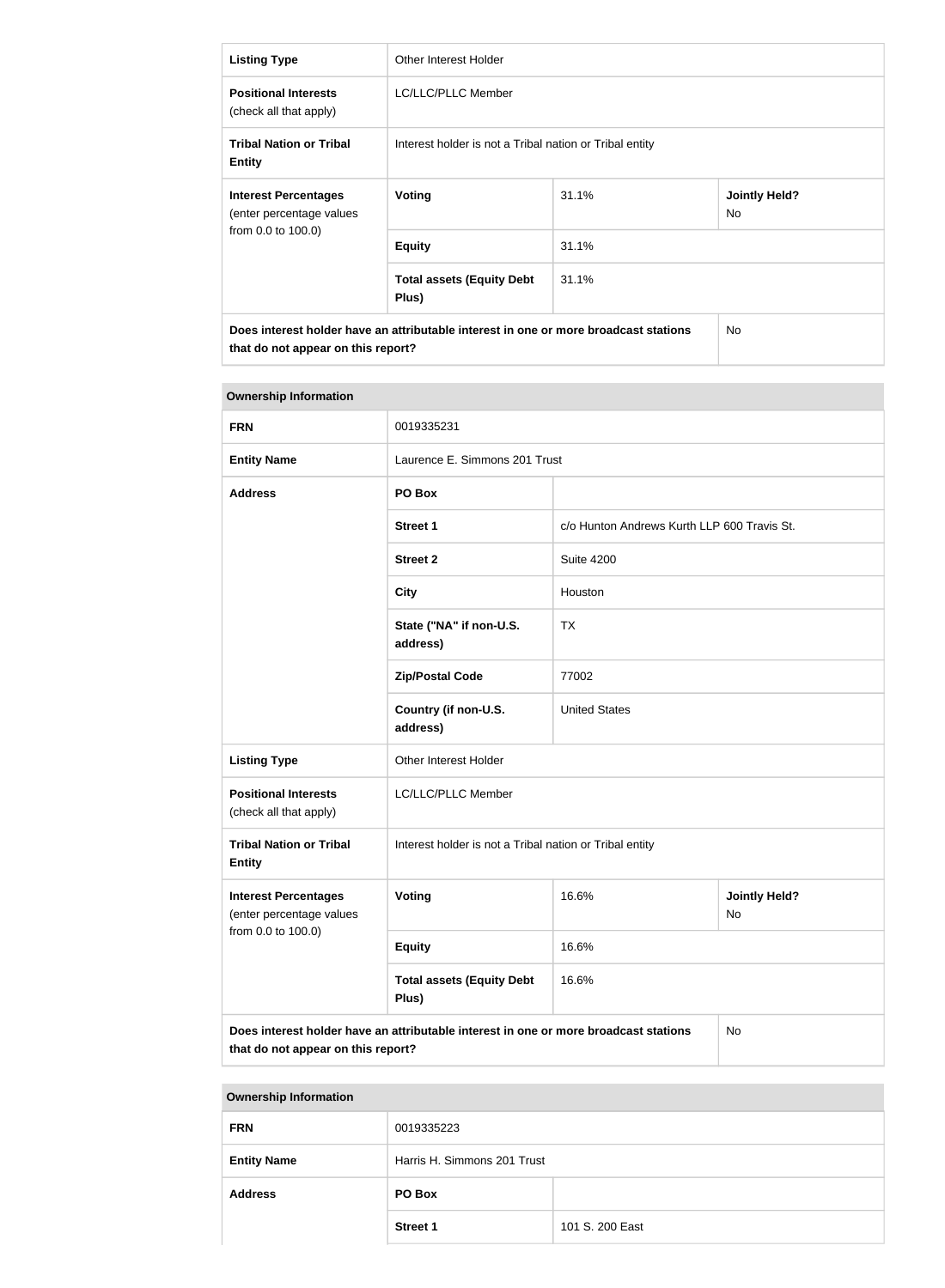|                                                                               | <b>Street 2</b>                                                                      | Suite 100            |                            |  |
|-------------------------------------------------------------------------------|--------------------------------------------------------------------------------------|----------------------|----------------------------|--|
|                                                                               | <b>City</b>                                                                          | Salt Lake City       |                            |  |
|                                                                               | State ("NA" if non-U.S.<br>address)                                                  | UT                   |                            |  |
|                                                                               | <b>Zip/Postal Code</b>                                                               | 84111                |                            |  |
|                                                                               | Country (if non-U.S.<br>address)                                                     | <b>United States</b> |                            |  |
| <b>Listing Type</b>                                                           | <b>Other Interest Holder</b>                                                         |                      |                            |  |
| <b>Positional Interests</b><br>(check all that apply)                         | LC/LLC/PLLC Member                                                                   |                      |                            |  |
| <b>Tribal Nation or Tribal</b><br><b>Entity</b>                               | Interest holder is not a Tribal nation or Tribal entity                              |                      |                            |  |
| <b>Interest Percentages</b><br>(enter percentage values<br>from 0.0 to 100.0) | Voting                                                                               | 16.6%                | <b>Jointly Held?</b><br>No |  |
|                                                                               | <b>Equity</b>                                                                        | 16.6%                |                            |  |
|                                                                               | <b>Total assets (Equity Debt</b><br>Plus)                                            | 16.6%                |                            |  |
| that do not appear on this report?                                            | Does interest holder have an attributable interest in one or more broadcast stations |                      | <b>No</b>                  |  |

# **Ownership Information**

| <b>FRN</b>                                                | 0019354695                          |                        |                            |
|-----------------------------------------------------------|-------------------------------------|------------------------|----------------------------|
| <b>Name</b>                                               | David E. Simmons                    |                        |                            |
| <b>Address</b>                                            | PO Box                              |                        |                            |
|                                                           | <b>Street 1</b>                     | 101 S. 200 East        |                            |
|                                                           | <b>Street 2</b>                     | Suite 100              |                            |
|                                                           | <b>City</b>                         | Salt Lake City         |                            |
|                                                           | State ("NA" if non-U.S.<br>address) | UT                     |                            |
|                                                           | <b>Zip/Postal Code</b>              | 84111                  |                            |
|                                                           | Country (if non-U.S.<br>address)    | <b>United States</b>   |                            |
| <b>Listing Type</b>                                       | Other Interest Holder               |                        |                            |
| <b>Positional Interests</b><br>(check all that apply)     | Officer, Other - Trustee            |                        |                            |
| Citizenship, Gender,                                      | <b>Citizenship</b>                  | <b>US</b>              |                            |
| <b>Ethnicity, and Race</b><br><b>Information (Natural</b> | Gender                              | Male                   |                            |
| <b>Persons Only)</b>                                      | <b>Ethnicity</b>                    | Not Hispanic or Latino |                            |
|                                                           | Race                                | White                  |                            |
| <b>Interest Percentages</b><br>(enter percentage values   | <b>Voting</b>                       | 0.0%                   | <b>Jointly Held?</b><br>No |
| from 0.0 to 100.0)                                        |                                     |                        |                            |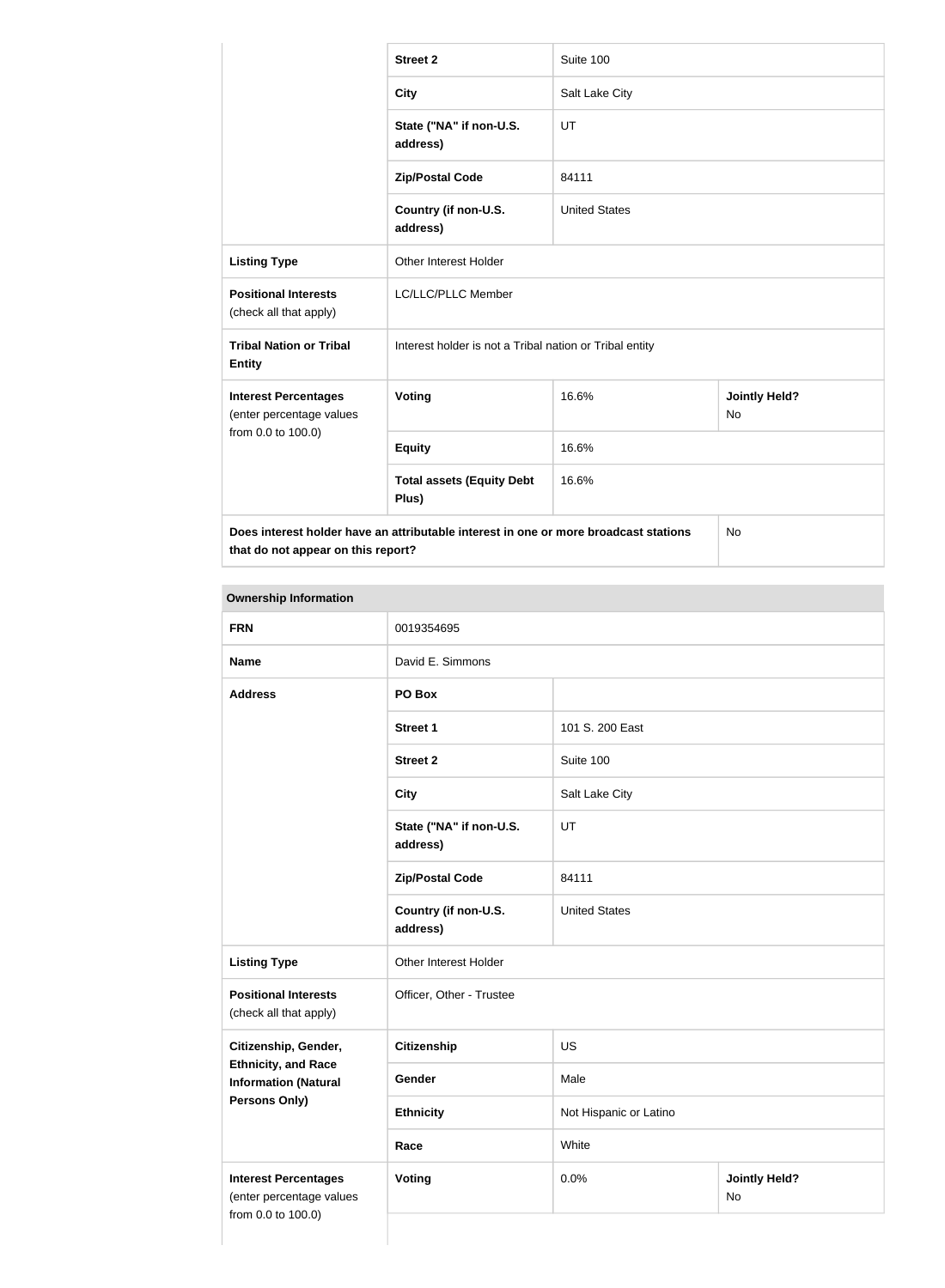| <b>Equity</b>                                                                        | $0.0\%$ |    |
|--------------------------------------------------------------------------------------|---------|----|
| <b>Total assets (Equity Debt</b><br>Plus)                                            | $0.0\%$ |    |
| Does interest holder have an attributable interest in one or more broadcast stations |         | No |

| <b>Ownership Information</b>                                                                                                      |                                           |                        |                            |
|-----------------------------------------------------------------------------------------------------------------------------------|-------------------------------------------|------------------------|----------------------------|
| <b>FRN</b>                                                                                                                        | 0020584918                                |                        |                            |
| <b>Name</b>                                                                                                                       | Rebecca J. Smith                          |                        |                            |
| <b>Address</b>                                                                                                                    | PO Box                                    |                        |                            |
|                                                                                                                                   | <b>Street 1</b>                           | 357 Krim Street        |                            |
|                                                                                                                                   | <b>Street 2</b>                           |                        |                            |
|                                                                                                                                   | <b>City</b>                               | Missoula               |                            |
|                                                                                                                                   | State ("NA" if non-U.S.<br>address)       | MT                     |                            |
|                                                                                                                                   | <b>Zip/Postal Code</b>                    | 59804                  |                            |
|                                                                                                                                   | Country (if non-U.S.<br>address)          | <b>United States</b>   |                            |
| <b>Listing Type</b>                                                                                                               | Other Interest Holder                     |                        |                            |
| <b>Positional Interests</b><br>(check all that apply)                                                                             | Officer, Attributable Investor            |                        |                            |
| Citizenship, Gender,                                                                                                              | <b>Citizenship</b>                        | <b>US</b>              |                            |
| <b>Ethnicity, and Race</b><br><b>Information (Natural</b>                                                                         | Gender                                    | Female                 |                            |
| Persons Only)                                                                                                                     | <b>Ethnicity</b>                          | Not Hispanic or Latino |                            |
|                                                                                                                                   | Race                                      | White                  |                            |
| <b>Interest Percentages</b><br>(enter percentage values<br>from 0.0 to 100.0)                                                     | Voting                                    | 0.0%                   | <b>Jointly Held?</b><br>No |
|                                                                                                                                   | <b>Equity</b>                             | 0.0%                   |                            |
|                                                                                                                                   | <b>Total assets (Equity Debt</b><br>Plus) | 0.0%                   |                            |
| Does interest holder have an attributable interest in one or more broadcast stations<br>Yes<br>that do not appear on this report? |                                           |                        |                            |

#### **Ownership Information**

**that do not appear on this report?**

| <b>FRN</b>         | 0031555188      |                         |
|--------------------|-----------------|-------------------------|
| <b>Entity Name</b> | 42v, LLC        |                         |
| <b>Address</b>     | PO Box          |                         |
|                    | <b>Street 1</b> | 2354 E. Edgemoore Drive |
|                    | <b>Street 2</b> |                         |
|                    | City            | Salt Lake City          |
|                    |                 |                         |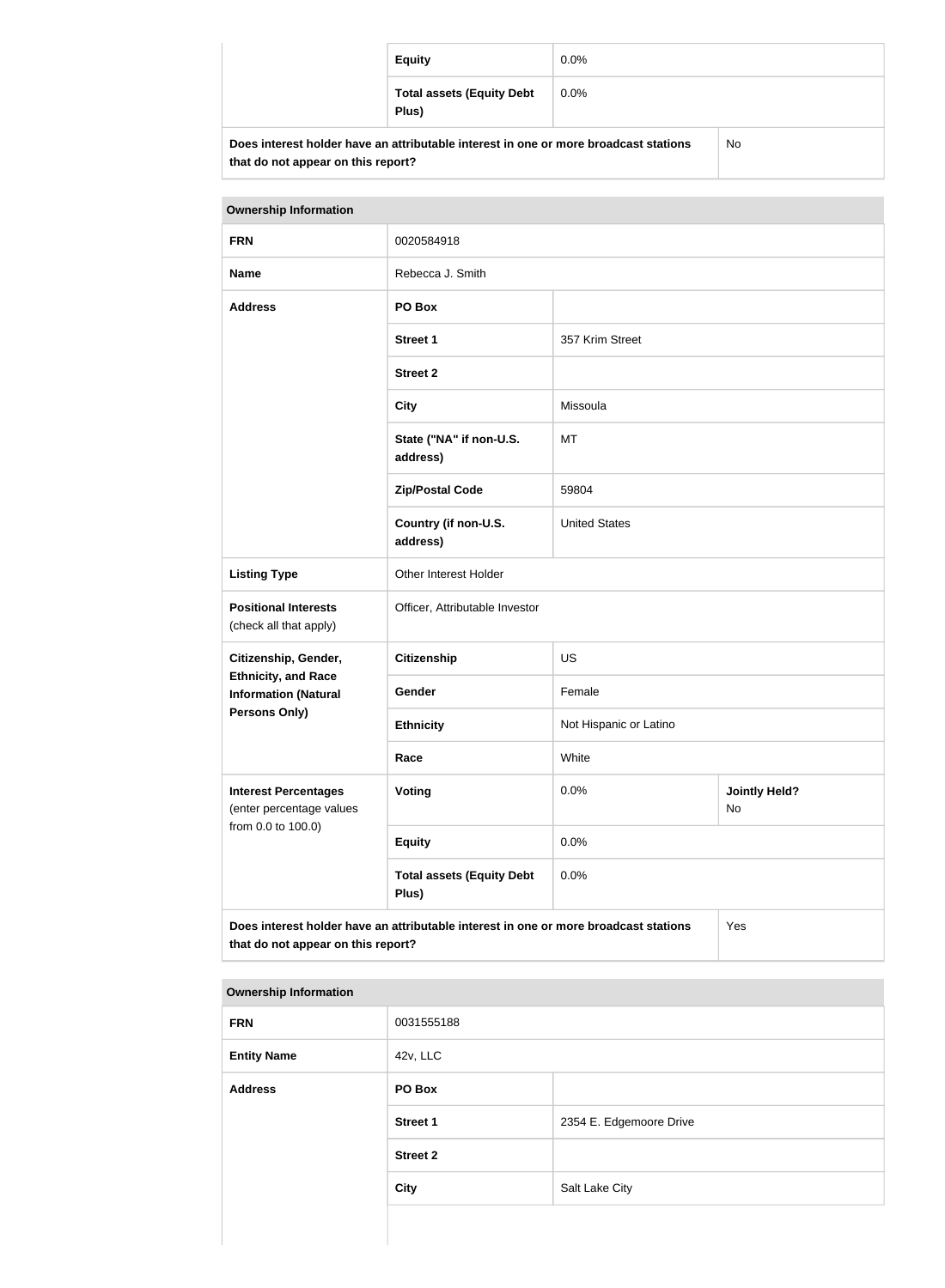|                                                         | State ("NA" if non-U.S.<br>address)                                                                                                                 | UT                   |                             |
|---------------------------------------------------------|-----------------------------------------------------------------------------------------------------------------------------------------------------|----------------------|-----------------------------|
|                                                         | <b>Zip/Postal Code</b>                                                                                                                              | 84117                |                             |
|                                                         | Country (if non-U.S.<br>address)                                                                                                                    | <b>United States</b> |                             |
| <b>Listing Type</b>                                     | Other Interest Holder                                                                                                                               |                      |                             |
| <b>Positional Interests</b><br>(check all that apply)   | <b>LC/LLC/PLLC Member</b>                                                                                                                           |                      |                             |
| <b>Tribal Nation or Tribal</b><br><b>Entity</b>         | Interest holder is not a Tribal nation or Tribal entity                                                                                             |                      |                             |
| <b>Interest Percentages</b><br>(enter percentage values | Voting                                                                                                                                              | 16.6%                | <b>Jointly Held?</b><br>No. |
| from 0.0 to 100.0)                                      | <b>Equity</b>                                                                                                                                       | 16.6%                |                             |
|                                                         | <b>Total assets (Equity Debt</b><br>Plus)                                                                                                           | 16.6%                |                             |
| that do not appear on this report?                      | Does interest holder have an attributable interest in one or more broadcast stations                                                                |                      | No                          |
|                                                         |                                                                                                                                                     |                      |                             |
| If "No," submit as an exhibit an explanation.           | (b) Respondent certifies that any interests, including equity, financial, or voting<br>interests, not reported in this filing are non-attributable. |                      | Yes                         |

| (c) Does the Respondent or any reported interest holder<br>hold an attributable interest in any newspaper entities in | No |
|-----------------------------------------------------------------------------------------------------------------------|----|
| the same market as any station for which this report is                                                               |    |
| filed, as defined in 47 C.F.R. Section 73.3555?                                                                       |    |
|                                                                                                                       |    |
| If "Yes," provide information describing the interest(s), using                                                       |    |
| EITHER the subform OR the spreadsheet option below.                                                                   |    |
| Respondents with a large number (50 or more) of entries to                                                            |    |
| submit should use the spreadsheet option.                                                                             |    |
|                                                                                                                       |    |
| NOTE: Spreadsheets must be submitted in a special XML                                                                 |    |
| Spreadsheet format with the appropriate structure that is                                                             |    |
| specified in the documentation. For instructions on how to                                                            |    |
| use the spreadsheet option to complete this question                                                                  |    |
| (including templates to start with), please Click Here.                                                               |    |
| If using the subform, leave the percentage of total assets                                                            |    |
| (Equity Debt Plus) field blank for an interest holder unless                                                          |    |
| that interest holder has an attributable interest in the                                                              |    |
| newspaper entity solely on the basis of the Commission's                                                              |    |
| Equity Debt Plus attribution standard, 47 C.F.R. Section                                                              |    |
| 73.3555, Note 2(i). If using an XML Spreadsheet, enter "NA"                                                           |    |
| into the percentage of total assets (Equity Debt Plus) field                                                          |    |
| for an interest holder unless that interest holder has an                                                             |    |
| attributable interest in the newspaper entity solely on the                                                           |    |
| basis of the Commission's Equity Debt Plus attribution                                                                |    |
| standard.                                                                                                             |    |
|                                                                                                                       |    |
| The Respondent must provide an FCC Registration Number                                                                |    |
| for each interest holder reported in response to this                                                                 |    |
| question. Please see the Instructions for detailed information                                                        |    |
| and guidance concerning this requirement.                                                                             |    |